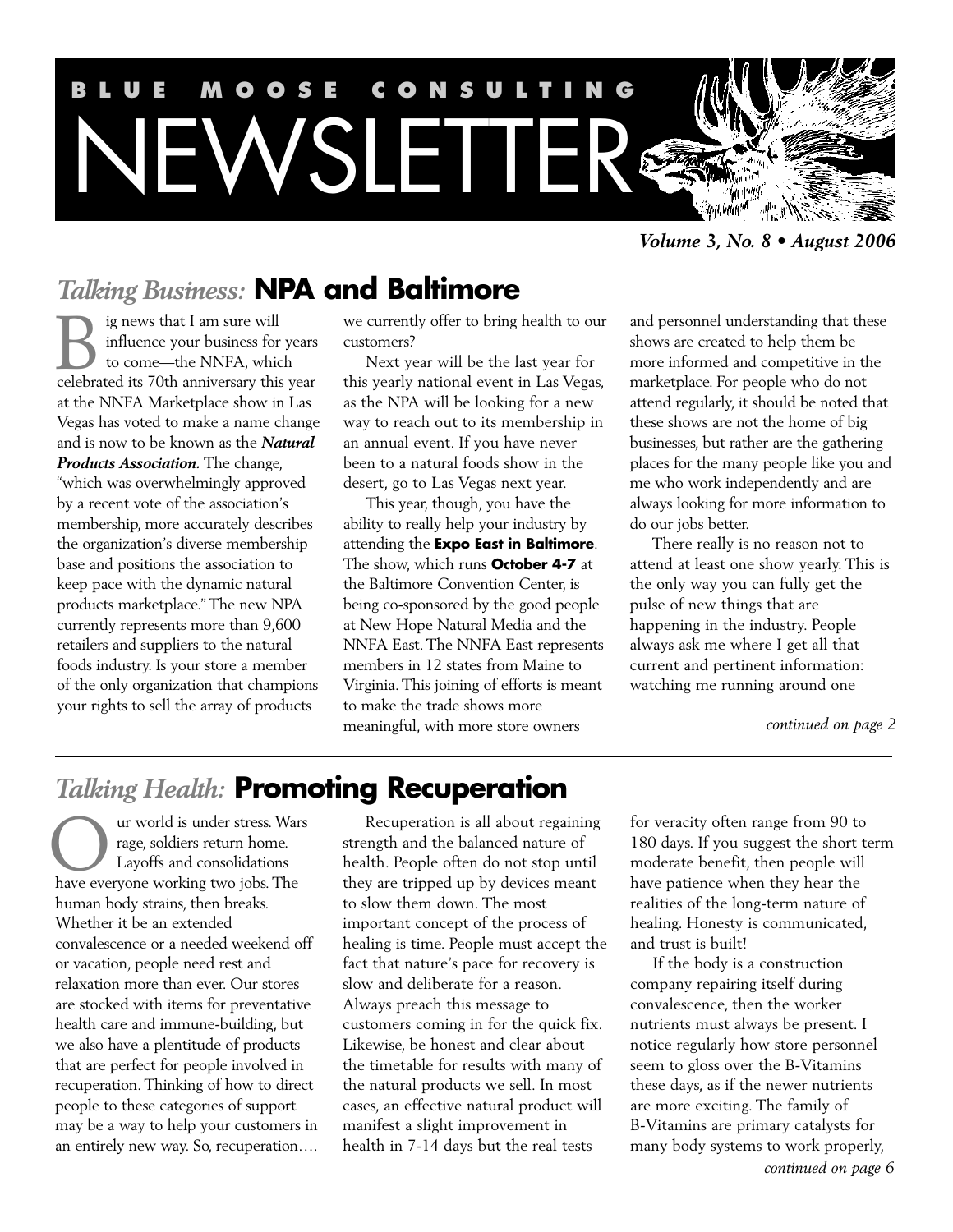## **NPA in Baltimore**

show gaining and giving and you will see that these shows are what you bring to them.

The NNFA has a vested interest in seeing this Baltimore show succeed. This is the first time that the NNFA East has participated in a show in this capacity. You will see that we are actively encouraging people to participate. And that is what it is all about—participating. The show brings together many manufacturers, it provides educational workshops, and this year we will be doing many new and exciting things that retailers have asked for, so that the show will bring more value to their business. The question is: if you organize for strength and networking, will the people come?

The show runs from Wednesday, when educational events commence, through Saturday. The show has been moved mainly midweek—again to try to answer the requests of the retailers. You can leave your store midweek and visit and learn, and still get back to your store for the weekend (if that is your need). You can also enjoy the world of Baltimore's Inner Harbor for a few days of good food, merriment and some necessary distraction. This year's show will set the pace for the relationship between Expo East and the NNFA, so it is not to be missed.

There is no time like the present. If you have joined and networked before, and felt you did not get enough out of the experience, then now is the time to try again. If you have never felt the need to be involved with your peers, then look closely at the changing marketplace and realize that the businesses that succeed are those that realize the importance of adapting. If you attend yearly or even more often, please heed the call to attend this year—and bring key staff and new members alike—and see that a new opportunity is being presented with this new city and the



Our North Carolina rep, Jenny Sudduth, is quite the trooper. In late July, she fell while walking her dog and broke her ankle in three places. With Blue Moose determination, she announced that the show must go on; and so, if you see Jenny making her rounds—Peace sign and Echinacea beautifully emblazoned upon her workaday BLUE cast, realize that she is making the effort, like all of us, for you.

If you can't make out the cast in the picture, imagine. And more importantly, imagine the healing process going quickly and painlessly. You are the best Jenny. Thanks and be well.

new name of the Natural Products Association. You can make a difference.

Not a member of the NNFA East yet? Well, act now. Join this truly regional organization and know that you are participating in an organization designed to fight for you, the retailer. Go to **www.nnfaeast.org**, sign up, and find your way to the **www.expoeast.com** link from that site. You are now on your way to a stronger and healthier business relationship with many like-minded companies. If you have been a loyal NNFA East participant for years, then thank you, thank you, thank you.

The NPA elected its first new President at this year's NNFA show, and the elections were intriguing. NNFA-East President, Adrienne Mastrobattista who owns a healthfood store in Bartonsville, PA, ran against a store owner from Oklahoma, Debra Short, who won the close election. What was most intriguing about the election was that there was an actual contest. For that, we must congratulate both candidates. I am a big fan of Adrienne, and think that she brings a great spirit and energy to the industry, and I admire her for participating and running, and I strongly urge her to run again in the next election in two years. To Debra, we congratulate you and wish you luck and offer our support.

Yes, there is a great depth to this natural foods movement, and I hope you use this moment to participate more.

## **TIP OF THE MONTH**

Enjoy some days this summer. Life is too short, and the better days of August are too beautiful not to take some time off. Learn your ordering schedule, and your easier days and your slower times of the day/week—and sneak out if you can when the time allows. Spontaneous phone calls to friends on a beautiful day for a short visit, or a quick walk through your favorite local natural trail will make all the difference in the world when the weather turns colder and the days get less inviting.

The business will always be there, and even if your shop is slower at this time of year, you can still afford those key moments of regeneration that friends and "off-time" provide. Learn to find balance and your busy days will somehow seem less overwhelming.

Participation. That is what makes every movement successful. As you want customers to participate in your lectures, and sales promotions—and the way of life that you offer with complete dedication every day, so we all want everyone to participate in these events and the other major event that is fast upon us this Fall. That event is the first national **Herb Day**. This event was conceived by five non-profit organizations (the Herbday Coalition) to coordinate a "series of independently produced public educational events celebrating the importance of herbs and herbalism." An important and timely idea.

Herb Day 2006 will be what you make of it. This is a grassroots

*continued on page 8*

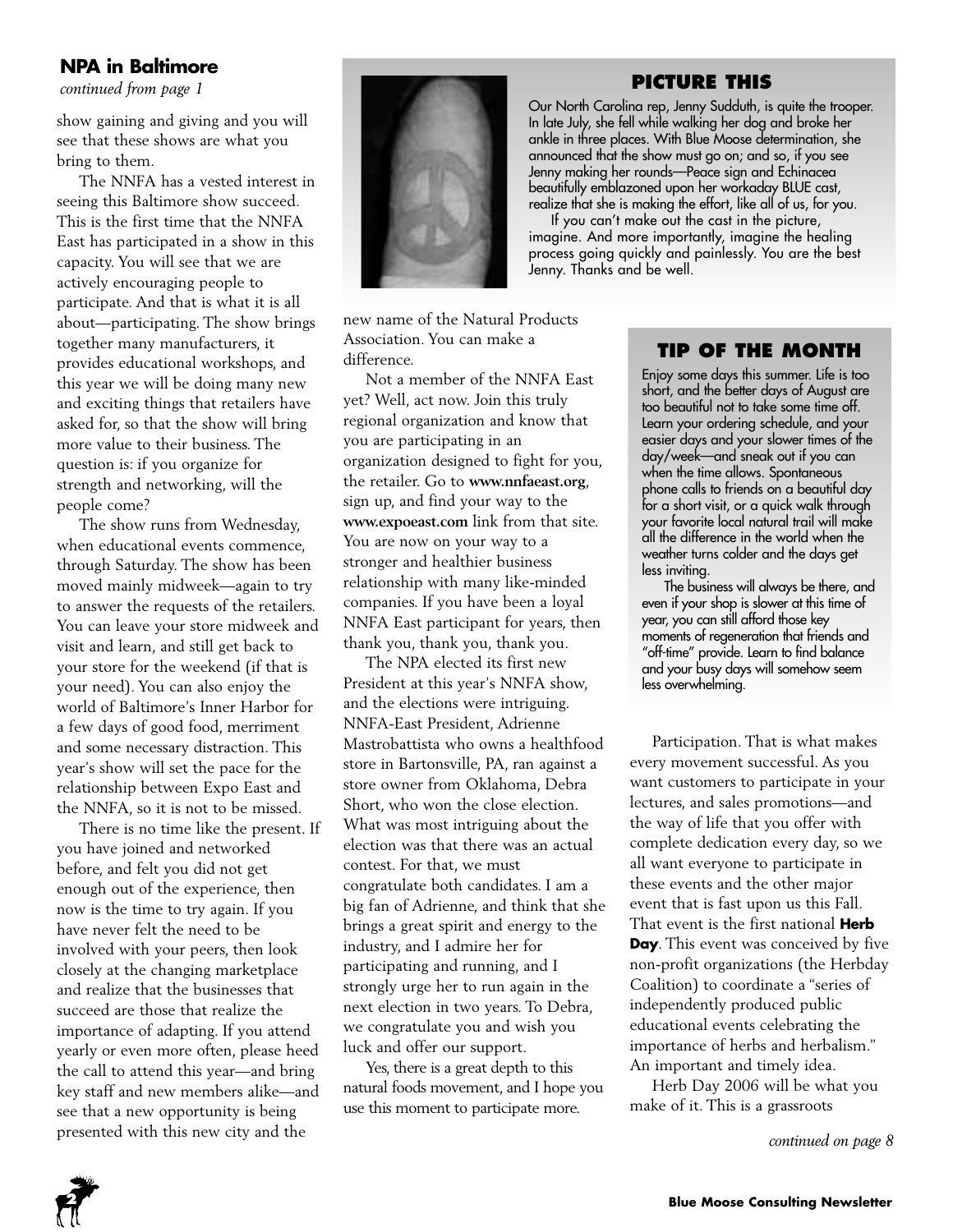

## August Promotion **"Energy & Relaxation" 15% OFF**

Adrenal Support Tonic™ American Ginseng liquid extract Athlete's Power Tonic™ Chinese Ginseng liquid extract Eleuthero liquid extract Holy Basil liquid extract Pharma Kava® liquid extract Schisandra liquid extract

## **Adrenal Support Tonic™**

Restorative Adrenal Gland Tonic

A blend of the liquid extracts of: Eleuthero root, Licorice root, Oat "milky" seed, Jamaican Sarsaparilla root, Prickly Ash bark.

Not represented by BMC in NJ



## **New products**

- Methylcobalamin Vitamin B12 5000 mcg chewables 60 ct #443
- Vitamin B-6, B-12 Plus Folic acid chewables 60 ct #445
- Inocell™ IP-6 Plus AHCC 60 Vcaps #1180

## **New LARGER SIZES**

- $B-12$  + Folic Acid 180 chewables  $\#435$
- Folic Acid 400 mcg 180 Vcaps #452
- Magnesium 400 mg 200 Vcaps #737
- Super Earth Soy Protein Power 2.2 lb Natural Toasted French Vanilla #1501 Natural Chocolate Truffle #1505



## **NORDIC NATURALS**

## **Back to School! August Promo 15% OFF**

- $\bullet$  01710 Children's DHA 90 ct
- 01720 Children's DHA 180 ct
- 56780 Children's DHA liquid 4 oz.
- 02723 Children's DHA liquid 8 oz.
- 01775 Omega 3-6-9 Jr Lemon 90 ct
- **New!!** 30120 Nordic Berries Children's MultiVitamin 120 ct

Buy-in period July 24 – Aug 23

Nordic Naturals has advanced its enzymatic process to increase the concentration of triglycerides and uses only natural enzymes; they do not use chemicals or excessive heat in the process. The triglyceride form of

fish oil, as opposed to the ethyl ester form, allows for optimum preservation of the oil, enhanced absorption and utilization for consumers.

Nordic Naturals' patented oxygen-free manufacturing process delivers peroxide values approximately 14 times below the Norwegian Medicinal Standard and the European Pharmacopeia Standard, the strictest standards in the industry. Freshness is crucial for delivering efficacy, patient compliance and protecting the human body from the negative effects of rancid oil.

Not represented by BMC in NJ and parts of PA Not represented by BMC in NC, WV Not represented by BMC in NC, WV

## NEWTON homeopathics

Always safe, always effective.

## **August Sales 20% OFF Newton Homeopathics**

#15 Acne #31 Diarrhea #13 Headache #12 Menstrual/PMS

> Newton for Pets #P22 Ear Relief

"Nothing But Natural" for Kids #F44 Bedwetting



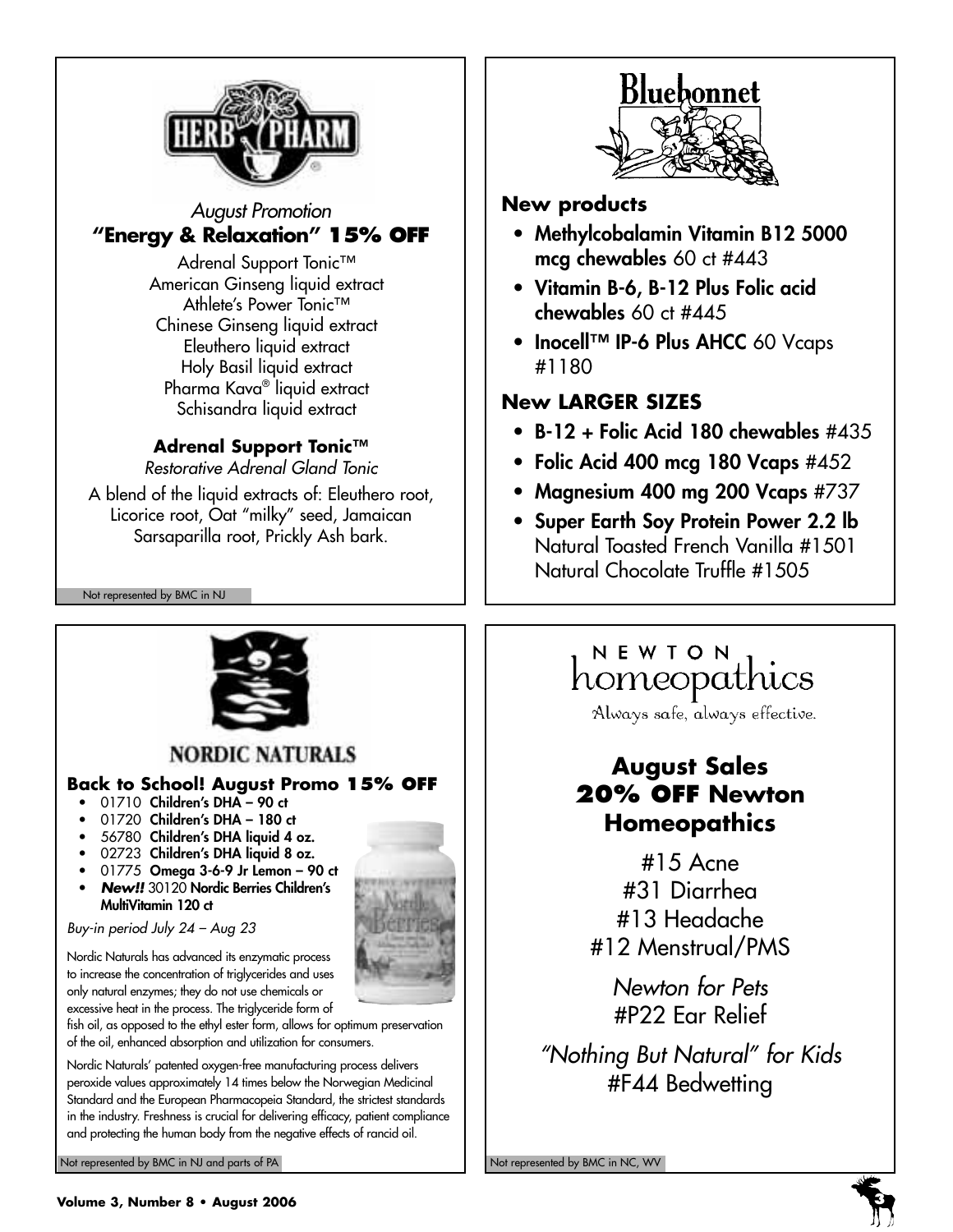

The Essence of Well-Being®

### **Learn the therapeutic value of aromatherapy**

AromaLand: Therapeutic Grade Essential Oils

**Rosemary Oil** Name: Rosmarinus officinalis Country of Origin: Spain Whole Plant, Steam Distilled Cultivation Method: Harvested from Wild Growing Plants

Apply a few drops to a tissue and inhale; or add to a diffuser, as a great to wake up and get your brain cells going. Students report that it helped them do better in exams to smell Rosemary during study time and during tests. This may be because the area of the brain for memory and that which processes scent are closely connected.

Add 1 drop to your hairbrush to rejuvenate and naturally scent hair and scalp. Add 5 drops to a warm bath to bring welcome stimulation to sore, stiff and overworked muscles.



Finest Quality Hair, Body and Skincare Accessories

### **Cross Merchandising increases sales**

Stores are starting to appreciate the fact that if they sell brushes and combs beside their shampoos and conditioners, they will see increased sales in both categories.

Hair Doc offers superior combs and brushes, including the wildly popular wood varieties, and the market is growing fast.

Once again this summer, the **Fold-up brush with mirror (#703)** is selling like mad.

Perfect for travel, the beach, summer outdoors—this brush and mirror combo is the perfect cash register impulse purchase.



Not represented by BMC in NC, NJ, PA



### **Have people been reporting problems with C. Difficilus???**

The difficulties are getting more serious every day. The bacteria, Clostridium difficile bacterium, has become aggressive and uncontrollable because of the rampant overuse of antibiotics. "C-diff infection" is marked by severe diarrhea that persists for more than three days or longer.

Chronic Diarrhea: in assisted living homes, hospitals and daycare centers.

**Dr Ohhira's Probiotics 12**  has been shown to be effective in recent published studies in Japan.

Not represented by BMC in PA, NJ



### **Sovereign Silver for Skin Care**

Silver is now being used in many healing modalities for issues involving skin health.

Some clinical uses being explored include burns, eczema and acne, dermatitis.

For a nice literature



piece on silver and its use for skin health, go to BlueMooseConsulting.com and download the article posted there under "Recent Industry News."

**20% OFF** 8 oz. bottles ordered in 3s for new stores



Not represented by BMC in NC, SC Not represented by BMC in NC, SC



Well-in-Hand provides the best formula on the market.

Clean, effective and with a metal comb and magnifying glass

100% Natural Aromatherapy. Will not dry out hair

Best value, and support for a local company too!!!

Order through your BMC rep today

#### **Stock the best 20% OFF direct orders of Nit Kit™ Cut Rescue**

Would you use dangerous insecticides on your child's head if you didn't need to?

> CENTIFIED 99.

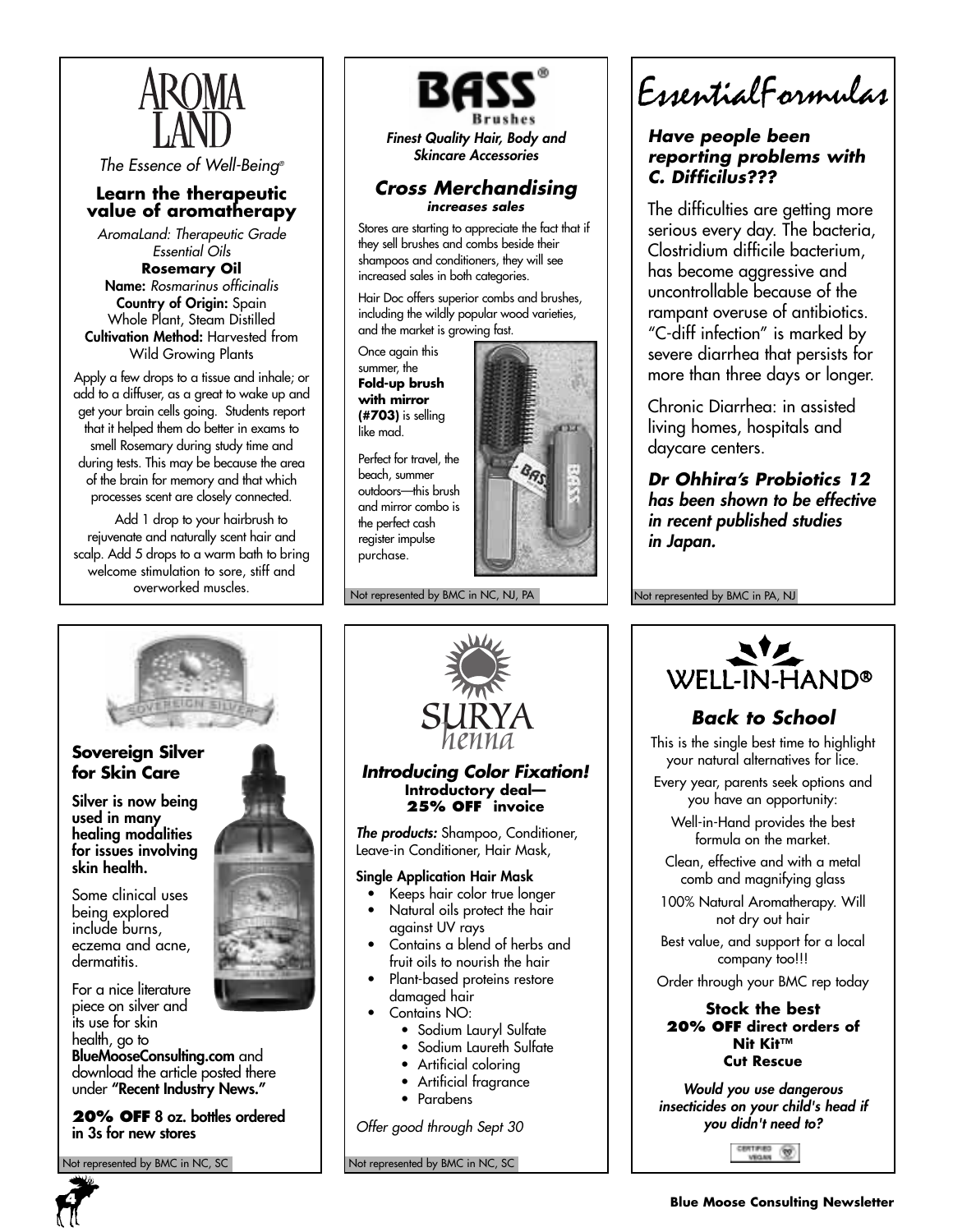

| • ImmunoCare Jr.<br>• Bacopa<br>· Guduchi | $\bullet$ MindCare Jr.<br>$\bullet$ Amla C<br>$\bullet$ StressCare<br>(for parents) |
|-------------------------------------------|-------------------------------------------------------------------------------------|
| Buy 15 products, get                      | 7% off Formulas®<br>3% off Pure Herbs                                               |
| Buy 25 products, get                      | 15% off Formulas®<br>5% off Pure Herbs                                              |
| Buy 50 products, get                      | $25\%$ off Formulas®<br>10% off Pure Herbs                                          |
| Buy 100 products, get                     | 30% off Formulas <sup>®</sup><br>17% off Pure Herbs                                 |

Deeper discounts for higher quantities available. Ask your BMC rep for details

Mind Care® Jr. has been tested extensively on children ,particularly with concentration and class conduct, where one study showed the level of concentration doubled in 12 weeks for the test group over the control group.

**Order a case**  (6 boxes or 90 packets) **and receive**

A free floor display 50 snack size Juvo sample pouches 50 Juvo brochures 20 Juvo shaker cup A free UPS ground shipping

Not represented by BMC in PA, NJ



lealth Education & Health Products & Alo<mark>e</mark>

**The Ultimate Skin Gel Treatment** is wonderful for treating sun-burned skin. It provides instant relief and helps repair the damage, helping you avoid blistering and peeling. Aloe Vera has tonifying affects when applied to the skin. It will carry moisturizer into the skin up to seven layers deep if a moisturizer is applied over it. The Skin Gel is also a ultimate healing treatment

for cuts, scars, stretch marks, hair loss, receding gums, and much more!!! The applications are limitless. It is 100% natural: you can even brush your teeth with it.

The deep yellow color shows the quality of the aloe vera. We use the entire plant, not just the inner fillet! America's only true, certified Organic whole leaf Aloe Vera skin gel. Your satisfaction is guaranteed

100%!

# **MushroomScience**

**Reishi Gano 161**

New Powerful, Clinically Validated

• Certified Organic

अतार

• Guaranteed Potency

In development for over four years, **Reishi Gano 161**™ represents the future of mushroom supplements. Using state of the art analytical techniques, **Mushroom Science** has developed a strain of reishi that consistently delivers the best health benefits this ancient mushroom has to offer. Scientifically validated in human clinical studies at a major US University, Reishi Gano 161 ™ is the finest Reishi supplement available in the world.

**Reishi Gano 161 Buy 3 and GET 1 FREE this month, through BMC reps only**

## OLBAS **10% OFF PASTILLES**

Prices go up Sept 1! Buy now and save!

Box of 12 w/free display – now \$35.64, will be \$42.84 in September.



Free shipping, no minimums!

**Olbas Pastilles**—Powerful, cooling vapors help to restore free breathing and make your nasal passages feel clearer, too!

27 pastilles per box.

Active Ingredient (in each drop): Menthol 10 mg (Antitussive, Cough suppressant, Oral anesthetic) with eucalyptus oil, juniper berry oil, wintergreen oil, chlorophyll, clove oil.

## **PERFECT® ORGANICS** Sale Extended

## **Mandarin Rose Coconut Body Glow**

**15% OFF** August 1–31

Glow from head to toe! A luxurious, organic revitalizing treatment for face, body, and hair. This ultra-hydrating, moisturizing balm is packed with vitamin-rich, beautifying organic ingredients. Repairs, softens, and nourishes! Always vegan, always organic, always making a difference.



Not represented by BMC in PA, NJ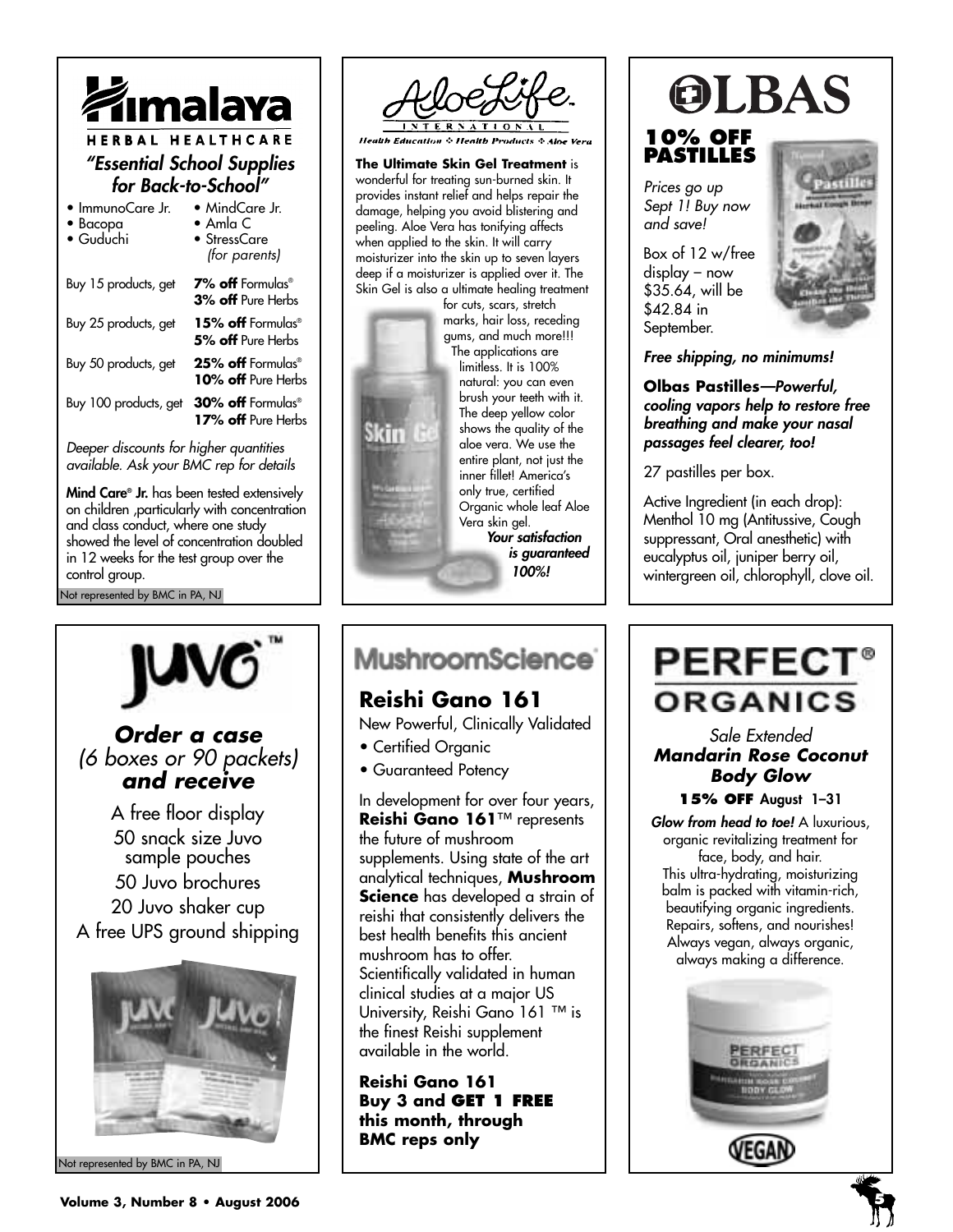## **Promoting Recuperation**

*continued from page 1*

and this is amplified in nearly every case of regenerative healing. I suggest we all go back to school on the importance of the Bs and their function with both enzyme synthesis and as necessary catalysts for most body functions. The very nature of this catalyst increases efficiency in bodily reactions, using less energy than would be necessary if those nutrients were absent. The body heals best when washed in B Vitamins.

The other nutritional category that should not be overlooked during recuperation is digestive health. It is funny how often we hear about people's elimination problems, but how infrequently the customer wants to follow the advice that is offered for creating a healthy digestive system. I challenge every store to put a little imagination into their digestive system sections. Stores often carry several different enzyme manufacturers and the obligatory colon cleansing options, but these sections never get the attention they merit with the benefits that proper digestive healing can bring. I am partial to **Bluebonnet's** *Optimum Enzymes*, **Newton Homeopathic's** *Bowel Discomfort*, and **Himalaya USA's** very unique *GastriCare®.*

Whether a person is bedridden, or just slowed down by an ailment, the digestive system goes through a change of energy that results in both stress and extra effort to break down the daily food intake. Digestive enzymes are not an end-around for healing—but rather, they are a principal prescription. Assist the digestive system and the body's natural healing processes will follow. Bluebonnet introduced a magnificent new nutrient for digestive assistance and repair in its *Nucleotide Complex* (# 1262, 1264) The role of nucleotides is analogous to what amino acids do for proteins: nucleotides are the basic building blocks for RDN development in the cells. So, when the body needs

## **MARKETING IDEAS**

It is the summer and you may be one of those stores that has some time to make some necessary changes. Look at your signage and see how much branding of your business you have around your store. Your name and your logo are valuable marketing tools to help people remember and relate to your location as the place where they do business. All the major businesses understand the importance of branding and it applies to every business equally. Take a moment to see how you can make the first step, or the next step to branding your business effectively to compete successfully in the future. Blue Moose Consulting has three graphic designers to help you if you want to consider making an exciting logo, or changing your current logo. BMC can help you market your business. Ask us how.

quick cellular development and repair—after injury, trauma, surgery nucleotides are needed in greater amounts. Nucleotides are most essential to the intestines, where they are found in abundance assisting with the ongoing regeneration and development of the mucosal wall.

The other important building block that should always be recommended is protein and amino acids. Protein is ubiquitous in the American diet, but there is universal doubt that all this weight does not translate into usable nutrition for this valuable nutrient. During convalescence or even an active repair, amino acids become a crucial building block to the body's many repair functions. Bluebonnet's *Amino Acid 750 Vcaps* provide a unique complex combining enzymatically digested egg albumin and whey lactoalbumin—and it is the only Kosher product of its kind on the market. Never underestimate the benefits of high-absorption protein.

The immune system goes through reactions and actions very specific to illness and the recovery period that follows. Each incidence is a new stress with a new set of factors for the body to respond to. One should always recommend a general immune system tonic when a person is recovering their health. Here, we have no shortage of suggestions. My favorites include **Herb Pharm's** *Immune Defense Tonic*, any guaranteed mushroom formula from **Mushroom Science**—*Organic Reishi Gano 161™* , *Full Spectrum Maitake*, or the versatile *Immune Builder compound*. Another new option I highly recommend people investigate is the

## **ADVERTISING TO HELP YOU SELL**

**Himalaya USA**

Body & Soul – Pure Herbs Veggie Times – Pure Herbs Better Nutrition - StressCare Whole Foods Magazine

#### **Well in Hand**

Herbs for Health named Well In Hand as a top authority in natural topical herbal remedies in the June/July 2006 issue

Beta Glucans products from **Life Source Basics** (www.lifesourcebasics.com). In this day and age, we have to offer all the best options for the immune system, and Blue Moose Consulting certainly has you covered.

Products that should be considered first when talking about general digestive and immune system repair are **Aloe Life's** whole leaf aloe vera and **Sovereign Silver's** silver hydrosols. Both can be used externally for wound healing, cuts and burns as well as internally for their benefits to the overall immune system. If a person must stay in a bed for a long period of time, Aloe Life's aloe *Skin Healing Gel* is the best product in the world to prevent the dangers of bed sores.

Bed care, and hospital stays often occur for the more serious health illnesses. Unfortunately, the reality is that hospitals have become the homes for dangerous bacterial enemies like MRSAa and C. Diff which are being understood by health care professionals as being as dangerous as the illnesses people turn to hospitals for. The product you want to be well-versed in for someone going to the hospital—or the dentist's office—is

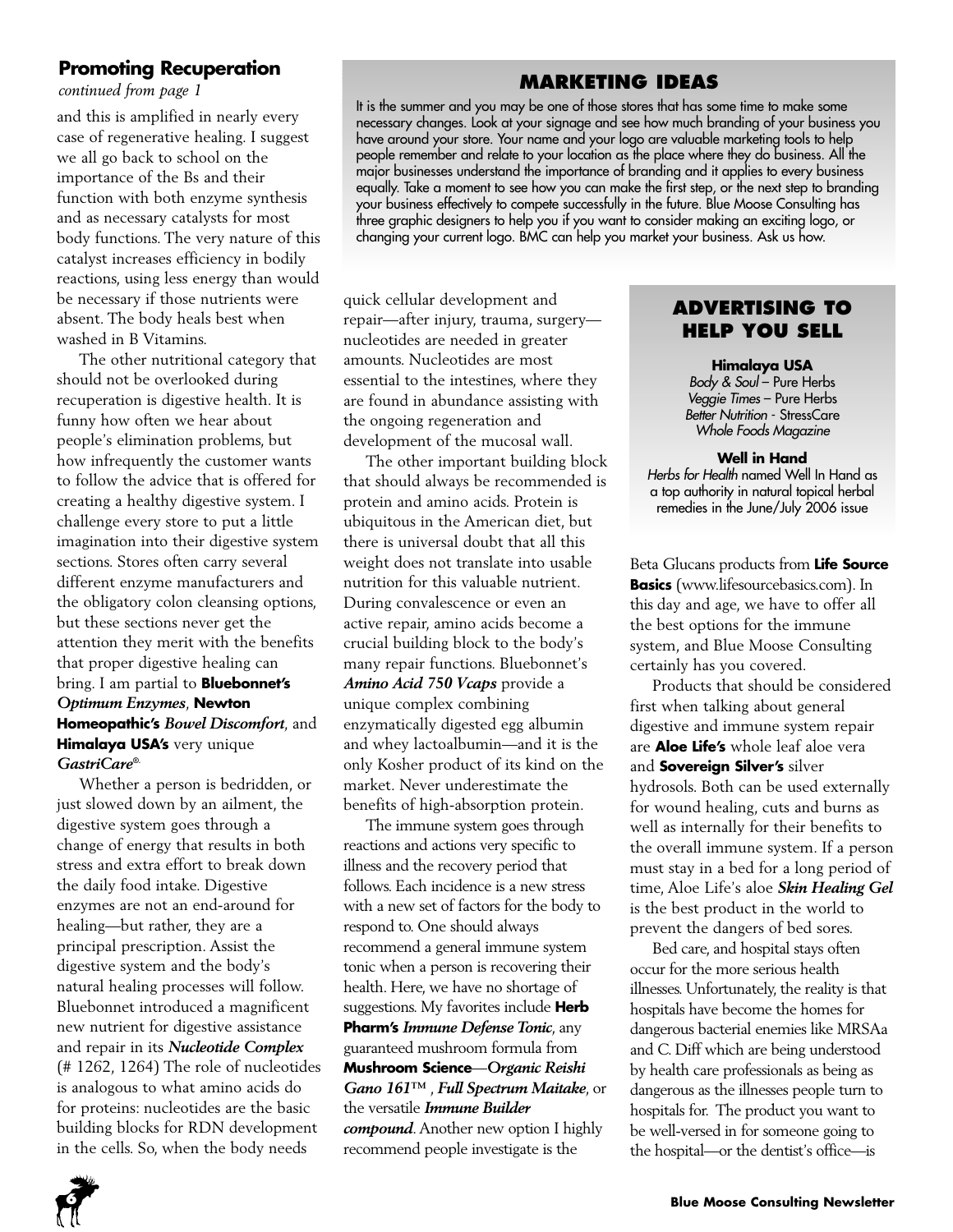*Dr Ohhiras Probiotics 12.* The THX10 strain of that complex is a wellresearched and safe necessity for someone wanting to remain strong, and avert staph infection and chronic diarrhea.

As the immune system responds to illness and recovery, so does the nervous system. **Himalaya's** *StressCare®* is becoming known as a most effective formula for countering the stresses evenly and on a daily basis. You can recommend this formula as the best single option for a person who does not want to buy many products. This product covers many bases, as you will see as its reputation continues to evolve.

**Herb Pharm's** *Nervous System Tonic* contains skullcap, oat seed, St. Johns wort, celery and lavender. Oat seed by itself is such an underutilized nervous system repair herb. It works wonders. And in conditions where the adrenal glands are shattered, they also make the very popular *Adrenal Support Tonic* (eleuthero, licorice, oat, sarsaparilla and prickly ask bark). Licorice itself is a fantastic herb that is anti-inflammatory, good for the intestines, stomach and adrenals. Himalaya USA's licorice is

### **TESTIMONIALS COUNT**

**Well-In-Hand Nit Kit**—Thank you for making the NIT KIT. I used it on my four kids ages 6, 8, 12 and 15. The medicomb was very useful, your instructions were clear and the Nit Kit left the kids hair healthy and shiny. I recommend the Nit Kit to others. After months of battling lice using every drug store remedy I could find, I found Nit Kit at Life's Vigor here in Brazoria. Your Nit Kit killed my kids' lice. —G. P., Brazoria, TX

grown from "seed to shelf" by the company, insuring a well-manufactured product in Vcaps while Herb Pharm also does an excellent job of quality guarantees with their delicious licorice extract. Licorice and oat seed—perfect for recuperation.

Healing involves rest and slowing the body down, and promoting teas involves the person in the practiced ritual of slowing down. Liquids are very important at this time, and the more water consumed the better. Coffee should be eliminated and replaced with soothing teas for the duration of recovery. Citrus juices should be replaced with berry beverages.

## **"WE ARE HEALTH FOOD PEOPLE" Luc Chaltin, N.D., D.I.Hom Founder, Newton Homeopathics**



In 1965, while still living in Belgium and after doctors had given up on him, Luc Chaltin healed himself of tuberculosis using homeopathy. This life-threatening experience changed his career from that of an engineer to one of a homeopath. After healing himself of tuberculosis, Dr. Chaltin assisted in the recovery of thousands of patients throughout the United States, Europe, and the Caribbean via his clinical homeopathic practice.

Dr. Luc brought the concept of clinical homeopathy and homeopathic detoxification to the United States and founded Newton Laboratories, Inc., a major manufacturer of homeopathic medicines, in 1987. He continues today, at age 83, to serve as its consultant.

Chaltin earned his diploma from the British Institute of Homeopathy and also holds a Naturopathic Doctor's degree. Luc is a noted lecturer and author of the most advanced Correspondence Course on Clinical Homeopathy available through The American Academy of Clinical Homeopathy (AACH). He has contributed articles to scientific journals and publications in all areas of holistic health and healing. In 1992, one of his papers on "autoimmune" diseases was presented to the International Conference on AIDS in Amsterdam by noted scientific author, Christopher Bird.

Dr. Chaltin, who specializes in detoxification for overcoming toxic, chronic afflictions, remains at the forefront of strengthening homeopathy as it develops into a modern science of healing, able to successfully meet the challenging conditions of today.

### **TAKE 5 MINUTES**

Make yourself known. Go to the website www.greenpeople.org and register your business. As they say, they are an "online directory of eco-friendly products, services, organizations and events. (since 1998)." With the motto "Buy Green, Sell Green, Be Green," you know that they will draw people who would like to know about your store!

Himalaya's *Chyavanprash* is the perfect tea companion in the morning with one's tea—a tonifying herbal jam to add to your morning breakfast.

Persuading people to add one ounce of Aloe Life's *Whole Leaf Aloe Vera* to their meals is one of the most effective ways to accelerate overall recovery from every illness.

Promote the powers of the adaptogenic herbs—eleuthero, ashwagandha, schizandra, and rhodiola. I repeat that shatavari has become the newest herb that women are talking about as being a helpful rejuvenator in every way. Again, Himalaya USA and Herb Pharm have exquisite organic options in Vcaps and liquid.

Recuperation to Rejuvenation. It is possible, and we have the tools in our stores to make it happen. Learn to utilize these protocols effectively, to suggest alternatives to people at this very delicate point in their healing process. Likewise, each of us should look at our work cycles and habits and make sure that we are not pushing ourselves so hard that we will hit burnout and then need a period of recuperation ourselves. If you are willing to keep balance in your life, you can lead by example and your word will mean more to the people who turn to you for advice. Keep health in your store as well by how you treat your employees. None of us can afford the down time that long recuperation demands, and the best way to avoid this is to live the life that we preach—a life of health and wellness and balance. To those who falter, it is our job to be there with the solutions they need. To health, everyone!! ❂